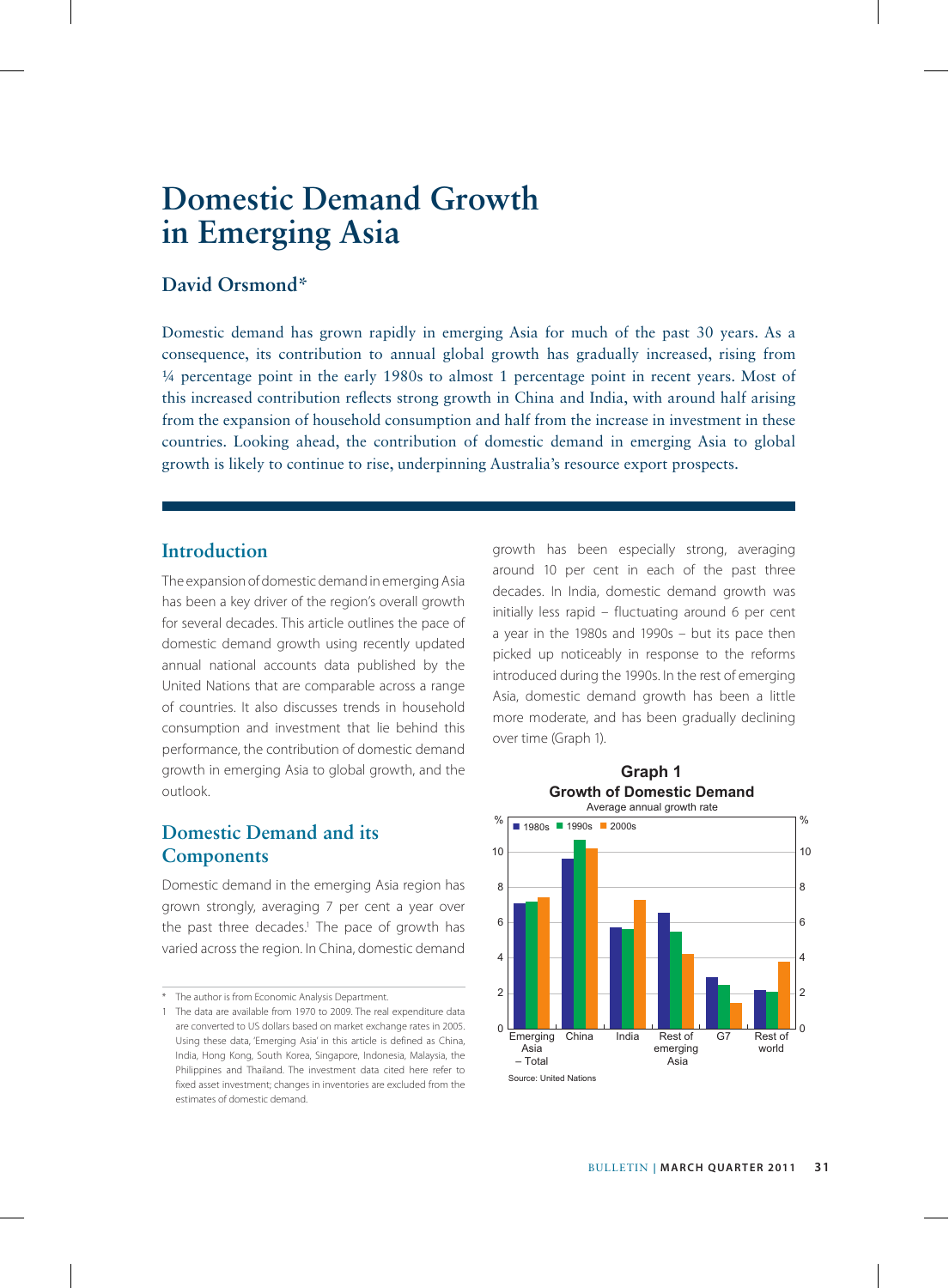The pace of domestic demand growth in emerging Asia has consistently been much stronger than in many other regions of the world. This comparison is most noticeable for the G7 group of advanced economies, where annual growth of domestic demand has averaged around 2 per cent a year, with growth slowing over the past three decades. Growth in other regions of the world has also been lower than in the emerging Asia region.<sup>2</sup>

Turning to the main components of domestic demand, investment has grown especially rapidly in emerging Asia, much of it focused on housing and infrastructure. For the region as a whole, annual growth in investment spending averaged close to 9 per cent over the past three decades, and has been rising through time (Graph 2). The pace has varied somewhat between countries. At almost 11 per cent, the fastest average rate was recorded in China, with investment spending especially rapid in the 1990s and 2000s. India's average growth in investment spending was somewhat lower, at 8 per cent a year, although its pace has also picked up in recent years. Investment spending has been more moderate in the rest of emerging Asia and its pace has slowed over time. Compared with emerging Asia, investment spending has been a much smaller driver of economic growth in the G7 countries, and has declined significantly in recent years in the wake of the global financial crisis. Investment spending picked up sharply in the rest of the world in the 2000s reflecting strong growth in other emerging regions, including the recovery in the countries of the former Soviet Union after sharp declines in their output in the early 1990s.

The rapid pace of investment growth in emerging Asia has underpinned large increases in the region's investment to GDP ratio. Aggregate investment has increased from around 26 per cent of nominal GDP in the early 1980s to 37 per cent of GDP in recent



years. Until the late 1990s, the investment ratios in China and the rest of emerging Asia were increasing at around the same rate (Graph 3). However, after the Asian financial crisis, the investment to GDP ratio in the latter group of countries fell back while that in China continued to rise strongly. At 44 per cent of GDP, the investment to GDP ratio in China has reached historically high levels. In India, the investment ratio has also increased strongly of late, rising by 10 percentage points of GDP in just the last decade. However, at around 34 per cent of GDP, India's investment to GDP ratio is still far below that in China. In contrast, the investment ratio in the



<sup>2</sup> Very little of this reflects differences in population growth rates. China's population increased at an annual average rate of 1 per cent, India 2 per cent, the rest of emerging Asia 11/2 per cent, and the G7 countries by 1 per cent over 1980–2009.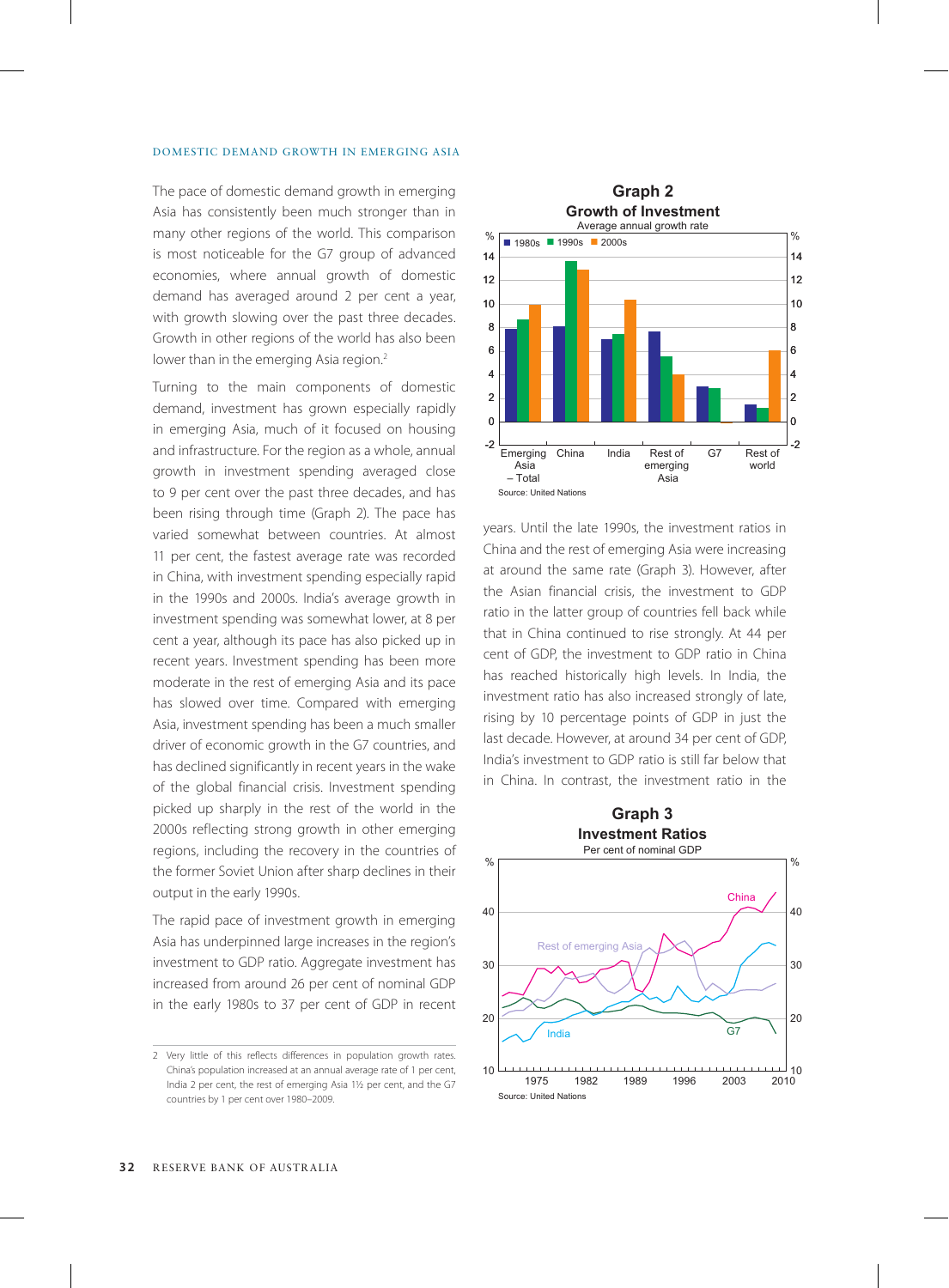G7 countries has been a lower share of GDP and has declined over time.

Compared with the pace of investment spending in the region, household consumption growth in emerging Asia has been more moderate, though still quite rapid by the standards of the rest of the world. Household consumption growth in emerging Asia averaged 6 per cent a year over the past three decades, more than double the pace of the G7 countries (Graph 4). At 8 per cent, average annual household consumption growth in China was the highest of the countries studied here – and has been quite stable over time – while growth in India and the rest of Asia averaged around 5 per cent a year.

While household consumption in China and India in particular has expanded at a solid rate for many decades, it has lagged that of overall GDP given the rapid growth in investment spending in these countries. As a consequence, household consumption to GDP ratios in China and India have declined, falling by around 15 percentage points over the past two decades, before stabilising in recent years (Graph 5). In contrast, household consumption has remained a significant driver of overall domestic demand growth in the G7. Its share has increased over time to over 60 per cent of nominal GDP, driven in particular by developments in the United States.





# **Contribution of Domestic Demand to Global Growth**

The rapid growth in domestic demand in emerging Asia compared with that in other regions of the world has led to an increase over time in its contribution to global growth. In the 1980s, the share of emerging Asia in total global output was small, so despite rapid growth in domestic demand, its contribution to global growth remained low. However, as the economies of this region expanded, the contribution of their domestic demand growth to total global growth increased over time, rising steadily from ¼ percentage point in the early 1980s to average almost 1 percentage point in the past three years (Graph 6). In contrast, the contribution from the G7 countries to global growth has fallen over time. Indeed, the expansion of domestic demand in emerging Asia has accounted for most of the global growth in recent years, reflecting the impact of the global financial crisis on the G7 economies.

Almost all of the increase in the contribution of emerging Asia's domestic demand to global growth reflects the rapid growth in China and India. China accounted for over two-thirds of the increase and India comprised most of the balance. These contributions were split roughly equally